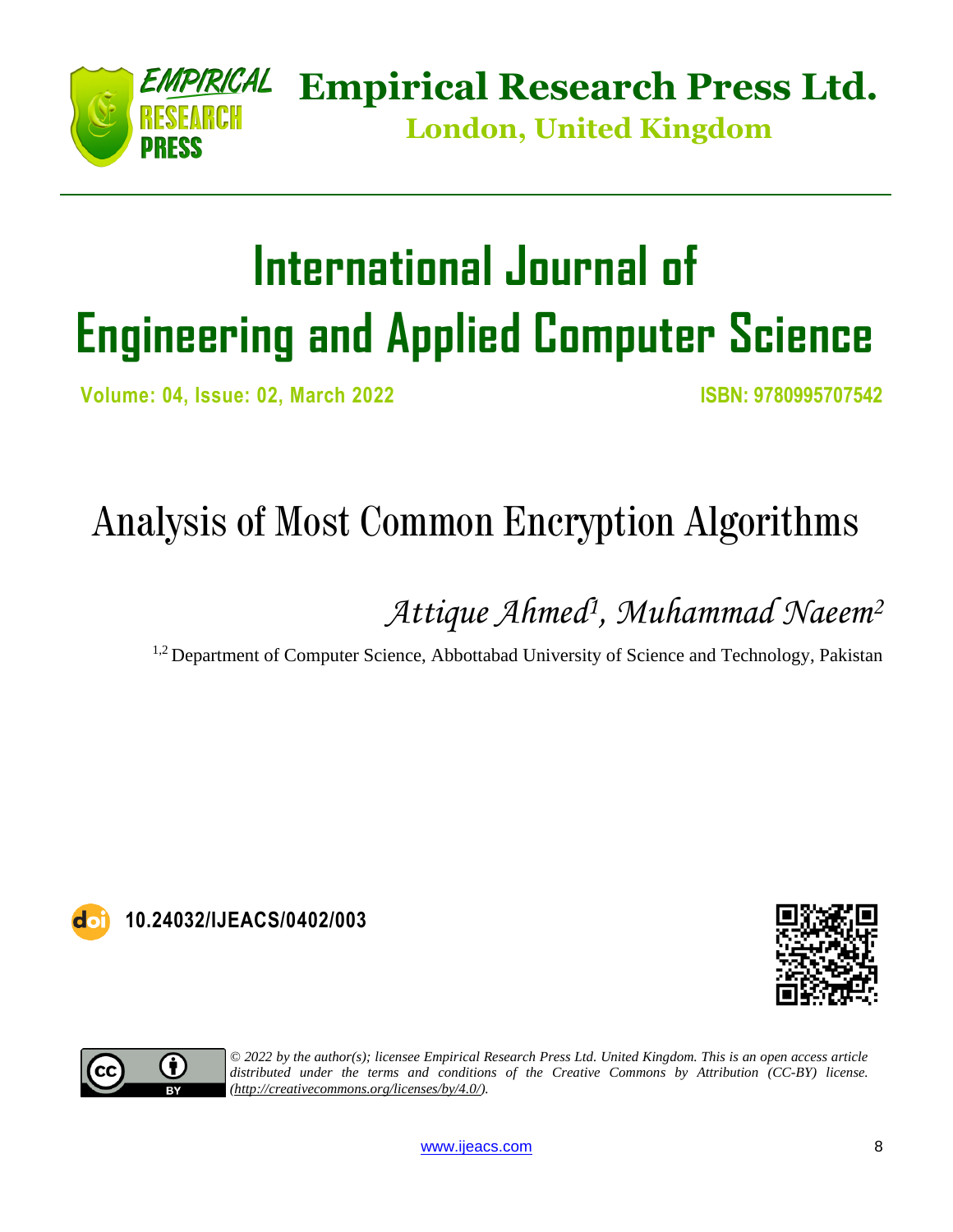### Analysis of Most Common Encryption Algorithms

*Abstract***—As the things are settled down after the emergence of technology, and this is the decade of professionalism as far as technology is concerned, security of data is the major hurdle in this race. This is the era in which data is one click away from the users, so data needs to be more secured so that it can be avoided unauthorized access. For this purpose, different data security fields have also emerged to ensure data security and confidentiality. In this survey paper we will look up all the techniques used for data encryption and after that, we compare those techniques to provide the best algorithm to ensure that data is secured. We go categorically, as in most of the cases, symmetric encryption technique is applicable and, in a few cases, asymmetric is recommended. Firstly, in our study, we compare both the techniques with each other and then compare all the algorithms working under the above-mentioned categories concerning their time, efficiency, memory usage, latency, key size, and several rounds which will result in showing the best algorithm according to input data.**

*Keywords- Encryption, Cryptography, Symmetric, Asymmetric, data security, algorithm.*

#### I. INTRODUCTION

The settlement of technology and software programs used these days has facilitated malicious customers to intercept information at some stage in data transmission [2]. As a result, it's far extraordinarily crucial for any corporation or person to guard their touchy and treasured records. Security frequently looks up retaining the information secure from unauthorized access to maintain the quality line of defense [9]. Encryption is a method to save data so that the information stays unchanged and guarded at some stage in the information transmission from the sender to the meant recipient [26]. Encryption is described as the procedure of concealing records from intruders or unauthorized persons [14]. Conversely, decryption is the procedure of changing records again into the record's regular layout [14].

People and organizations are being subjected to protection incidents including breaches of privacy and identity theft. As a result, people's monetary facts were stolen, online debts were given illegally accessed, and to a degree person names and passwords were given posted to the public. In 2021, there were 1291 protection incidents and forty-four million data were compromised amongst exceptional businesses. The hike of security breaches was up to 17% as compared to the year 2020 [28]. Moreover, those affected businesses incur large quantities of losses in phrases of stolen budgets and different costs in the aftermath of the incidents [20].

To mitigate the security threats as far as data is concerned; encryption techniques and algorithms were designed right from the emergence of new technology. There are two types of Encryption algorithms which are named Symmetric and Asymmetric algorithms which have their pros and cons respectively. An in-depth study reveals that it varies from case to case in selecting the optimal encryption algorithm [18].

#### II. FUNDAMENTALS OF STUDY

Data Security has become a crucial factor nowadays, mainly with current exchange networks, which have drawbacks that might be leveraged to devastating effects. In our study, we afford a few dialogues on famous encryption algorithms that may be used to tighten data protection in Symmetric/ Asymmetric Encryption. The best manner to start this debate is to begin from the fundamentals first. Thus, we study definitions of algorithms and basic cryptographic standards after which dive into the center part of the dialogue in which we give an evaluation of two techniques [3][16].

#### *A. Algorithm*

The algorithm is a set of rules, a method, or a system for fixing a problem. An encrypted set of rules is a fixed mathematical method for acting encryption on facts. Through using such a set of rules, data is made inside cipher textual content and calls for using a key to remodeling facts into their unique shape [15]. This brings us to the idea of cryptography that has been lengthy and has been utilized in data protection in data communication.

### *B. Cryptography*

Cryptography is a way of the use of superior mathematical concepts in storing and transmitting data in a specific shape so that is understood by the ones whom it's supposed can examine and the method it. Encryption is key idea in cryptography [13][17]. It is the method in which a message is encoded in a layout that can't be examined or understood without the aid of using a key. A simple content from a person may be encrypted to ciphertext, and then processed through a data exchange channel so no one can intrude with obvious textual content. When it hits the receiver end, the ciphertext is decrypted to the original simple content [22].

#### *C. Encryption*

It is the method of locking up data with the use of cryptography. The data that has been protected in this manner is encrypted [1].

#### *D. Decryption*

The method of opening the encrypted data by using cryptographic methods [1].

### *E. Key*

A piece of hidden information like a password is used to encrypt and decrypt data. There are some distinct kinds of keys utilized in cryptography [4].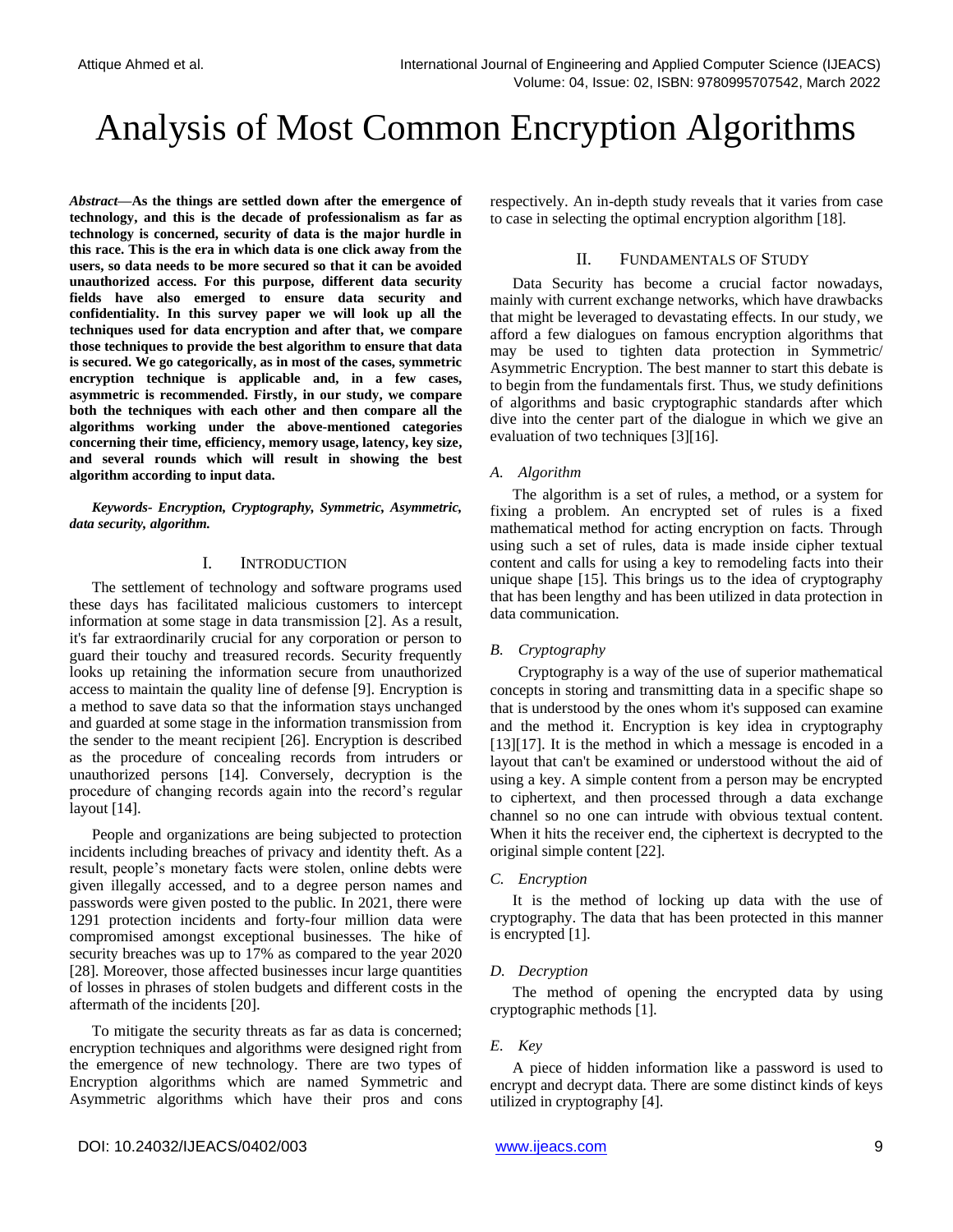#### *F. Steganography*

It is truly the technological know-how of hiding data from hackers and unknown people that could harm you. The distinction between steganography and encryption is that the snoopers won't have the ability to comprehend there are any hidden data in the picture, text, or any other media [26].

#### *G. Symmetric Encryption*

This is the most effective type of encryption that provides one hidden key to cipher and decrypt data [22]. Symmetric encryption is an ancient and well-known method. In this method, the mystery key is used which may be a number, a phrase, or a string of arbitrary letters. It is mixed with the obvious textual data or a message to enclose the content material in a specific manner. The sender and recipient must know the name of the key which is used to encrypt and decrypt all of the messages. Blowfish, Twofish, AES, DES, 3DES, and RCG are examples of symmetric encryption. The broadly used symmetric set of rules is AES-128, AES-256, and blowfish. See Figure 1.



*H. Asymmetric Encryption*

Asymmetric encryption can also be named public-key encryption which is comparatively a new method, as compared to symmetric encryption. Asymmetric encryption makes use of two keys to encrypt simple textual content namely a public key and a private key [29]. Secret keys are then exchanged over the Internet or a massive network. It guarantees that hackers/snoopers cannot misuse the keys. It is critical to observe that absolutely anyone with this key can decrypt the message and that is why such encryption makes use of associated keys to enhance protection [2]. A public key is made generously had to absolutely everyone who would possibly need to send or receive a message.

A message encrypted with the use of a public key can best be decrypted using a private key; a message encrypted by the use of a personal key may be decrypted by the use of a public key. Security of general public key is not always required because it's far from publicly to be had and may be surpassed over the internet [38].

Asymmetric encryption is typically utilized in everyday communication channels, mainly over the Internet. The most popular asymmetric encryption algorithms are EIgamal, RSA,

DSA, elliptic curve technique and hyperelliptic curve techniques, etc. See Figure 2.



Upon detailed investigation, we found differences between symmetric and asymmetric encryption techniques. All of them are given in the table below:

| TABLE I. | DIFFERENCE BETWEEN SYMMETRIC AND ASYMMETRIC |
|----------|---------------------------------------------|
|          | <b>TECHNIQUES</b>                           |

| $\mathbf{N_0}$   | <b>Symmetric Encryption</b>                                                                                 | <b>Asymmetric Encryption</b>                                                                                                       |
|------------------|-------------------------------------------------------------------------------------------------------------|------------------------------------------------------------------------------------------------------------------------------------|
| 1.               | A single key is used to<br>both encrypt and decrypt<br>data.                                                | Alternate keys are used to<br>encrypt and decrypt data.<br>The public key for<br>encryption and the private<br>key for decryption. |
| 2.               | The size of ciphertext is<br>comparatively the same or<br>smaller than the size of the<br>original content. | The size of ciphertext is<br>comparatively the same or<br>larger than the size of the<br>original content.                         |
| 3.               | The process of encryption<br>is faster than asymmetric.                                                     | The process of encryption<br>is slower than symmetric.                                                                             |
| $\overline{4}$ . | Used when a large amount<br>of data is required to be<br>transferred.                                       | Used when data is small.                                                                                                           |
| 5.               | Largely used for<br>confidentiality.                                                                        | Used for confidentiality,<br>authenticity, and non-<br>repudiation.                                                                |
| б.               | Resource utilization is low.                                                                                | Resource utilization is<br>high.                                                                                                   |

#### III. ANALYSIS OF POPULAR ALGORITHMS

In this section, we compare different algorithm techniques. Firstly, we consider symmetric algorithms, and then we compare asymmetric algorithms. At the end of the study, we compare both symmetric and asymmetric algorithms in order to suggest the best algorithm which can compensate for all types of encryption tasks with great reliability.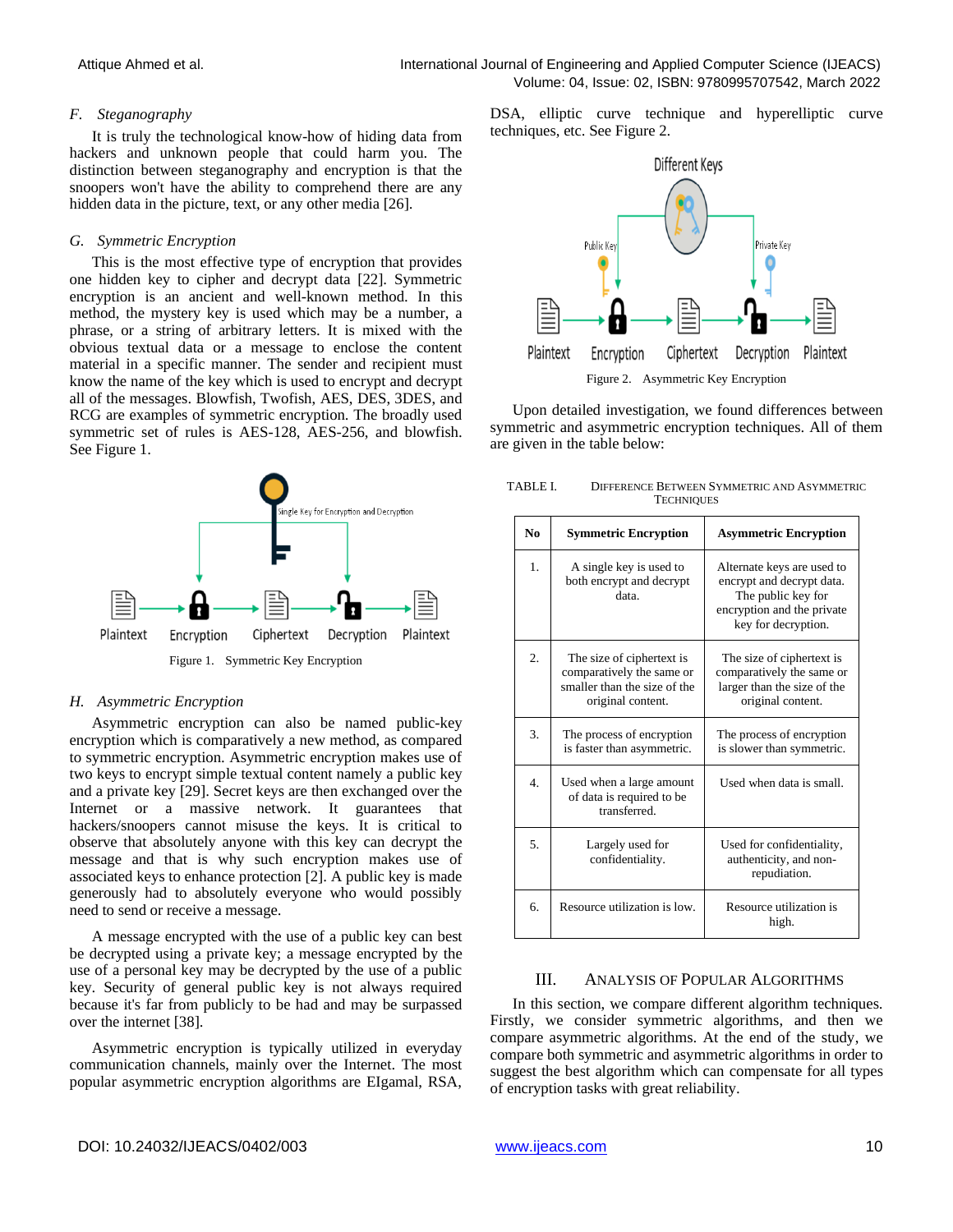#### *A. Symmetric Algorithms Comparison*

After complete analysis, it is clear that blowfish and AES are the best among all other algorithms [4]. As these are invented after DES and 3DES so all the complications and drawbacks present in the aforementioned algorithms were mitigated in AES and blowfish techniques [23]. By comparing the key size of all the algorithms, it is observed that the AES and blowfish have bigger key sizes as compared to other techniques.

Blowfish is based on a Feistel network [11]. Feistel network uses a series of consecutive ciphers on a block of given data and is designed for a block of ciphers that encrypt a large amount of data [3]. A Feistel network works on a division basis, by splitting the block of data into 2 equal pieces and then applying encryption in multiple rounds [12].

TABLE II. SYMMETRIC ALGORITHMS COMPARISON

| <b>Parameter</b><br>s for<br>Compariso<br>n              | <b>DES</b>     | 3DES               | <b>AES</b>                                                   | <b>Blowfish</b>            | Twofish                  |
|----------------------------------------------------------|----------------|--------------------|--------------------------------------------------------------|----------------------------|--------------------------|
| <b>Developers</b>                                        | <b>IBM</b>     | <b>IBM</b>         | <b>NIST</b>                                                  | <b>Bruce</b><br>Schneire   | <b>Bruce</b><br>Schneire |
| Emerging<br>Year                                         | 1974           | 1978               | 2001                                                         | 1993                       | 1972                     |
| Size of Kev                                              | 56 bits        | 192<br><b>bits</b> | 128, 192,<br>$256 \text{ bits}$                              | Up to $448$<br><b>bits</b> | $Up$ to<br>256 bits      |
| Size of<br><b>Block</b>                                  | 64 bits        | 64 bits            | 64 bits                                                      | 64 bits                    | 128 bits                 |
| No. of<br><b>Rounds</b>                                  | 16             | 48                 | 10, 12, 14                                                   | 16                         | 16                       |
| <b>Algorithm</b><br><b>Type</b>                          | Feistel<br>N/W | Feistel<br>N/W     | Substituti<br>on $\&$<br>Permutati<br>$_{\rm on}$<br>Network | Feistel<br>N/W             | Feistel<br>N/W           |
| <b>Encryption</b><br>Time (ms)<br>$(25kb)$ file<br>size) | 0.89           | 1.391              | 0.48, 0.67,<br>0.95                                          | 0.59                       | 0.99                     |

AES is based on substitution and permutation networks [15]. The substitution and permutation network works on mathematical calculation and formulae to substitute and flip flop the date from one place to another [11]. In this way, the data can be made non-understandable by a common person until it is decrypted by the person who knows the key for decryption [22].

#### *B. Asymmetric Algorithms Comparison*

By comparing the data fetched from Table III, it can be examined that RSA and ECC are in the race [5]. To filter one out of two, we need to understand the basic working and specifications of both algorithms thoroughly.

The key size in RSA can proceed up to a thousand bits, but the problem is that, if we use the larger key, greater will be the time of encryption and decryption, which is not our desire from this technique [27].

| TABLE III. | <b>ASYMMETRIC ALGORITHMS COMPARISON</b> |  |
|------------|-----------------------------------------|--|
|            |                                         |  |

| <b>Parameters for</b><br><b>Comparison</b> | <b>Elliptic</b><br>Curve                                              | <b>Elgamal</b>                                  | <b>RSA</b>                                                                         |
|--------------------------------------------|-----------------------------------------------------------------------|-------------------------------------------------|------------------------------------------------------------------------------------|
| <b>Developers</b>                          | Neal Koblitz,<br>Victor<br>S. Miller                                  | Taher<br>Elgamal                                | Rivest, Shamir,<br>and Adleman                                                     |
| <b>Emerging Year</b>                       | 1985                                                                  | 1985                                            | 1977                                                                               |
| <b>Size of Key</b>                         | Up to 512 bits                                                        | 521 bits                                        | Up to 15360<br>hits                                                                |
| <b>Algorithm</b><br>Type                   | Algebraic<br>Structure of<br>elliptic curve<br>over a finite<br>field | <b>Diffie</b><br>Hellman<br>key<br>exchang<br>e | Exponentiation<br>is a finite field<br>over integers<br>including prime<br>numbers |
| <b>Encryption</b><br>Time (ms)             | 390                                                                   | 297                                             | 531                                                                                |

On the other hand, ECC can do the specific task of encryption with the least bits of the key [9]. This can be shown in Table IV.

TABLE IV. RSA VS ECC (BORROWED FROM [13])

| <b>Bits Level</b> | RSA   | ECC  |
|-------------------|-------|------|
| 80 bits           | 1024  | 160  |
| 112 bits          | 2048  | 22.4 |
| 128 bits          | 3072  | 256  |
| 192 bits          | 7680  | 386  |
| 256 bits          | 15360 | 512  |

ECC is a very promising asymmetric cryptography technique that was presented by Miller and his fellow Koblitz during the late 1980s [1]. This kind of algorithm is suitable for devices using memory constraints such as Palmtop computers, Smartphones, Smartcards, etc [16]. As compared to RSA and ECC requires few parameters to encrypt and decrypt the desired data or content, keeping the security level equivalent to all other sibling algorithms [13].

RSA uses the technique of exponentiation over finite fields including prime numbers [17]. On the other hand, ECC uses algebraic expressions which can also be used to encrypt and decrypt data more conveniently. ECC shows great results in respect of performance so this can be recommended as far as asymmetric techniques are concerned [13].

#### IV. DISCUSSION

To conclude the discussion, we have a specific kind of distribution as shown in Figure 3.

We can easily comprehend the fact from the figure that if the input size is less than 512 bits then we go for symmetric algorithms. The reason behind this observation is that symmetric key encryption seems faster than asymmetric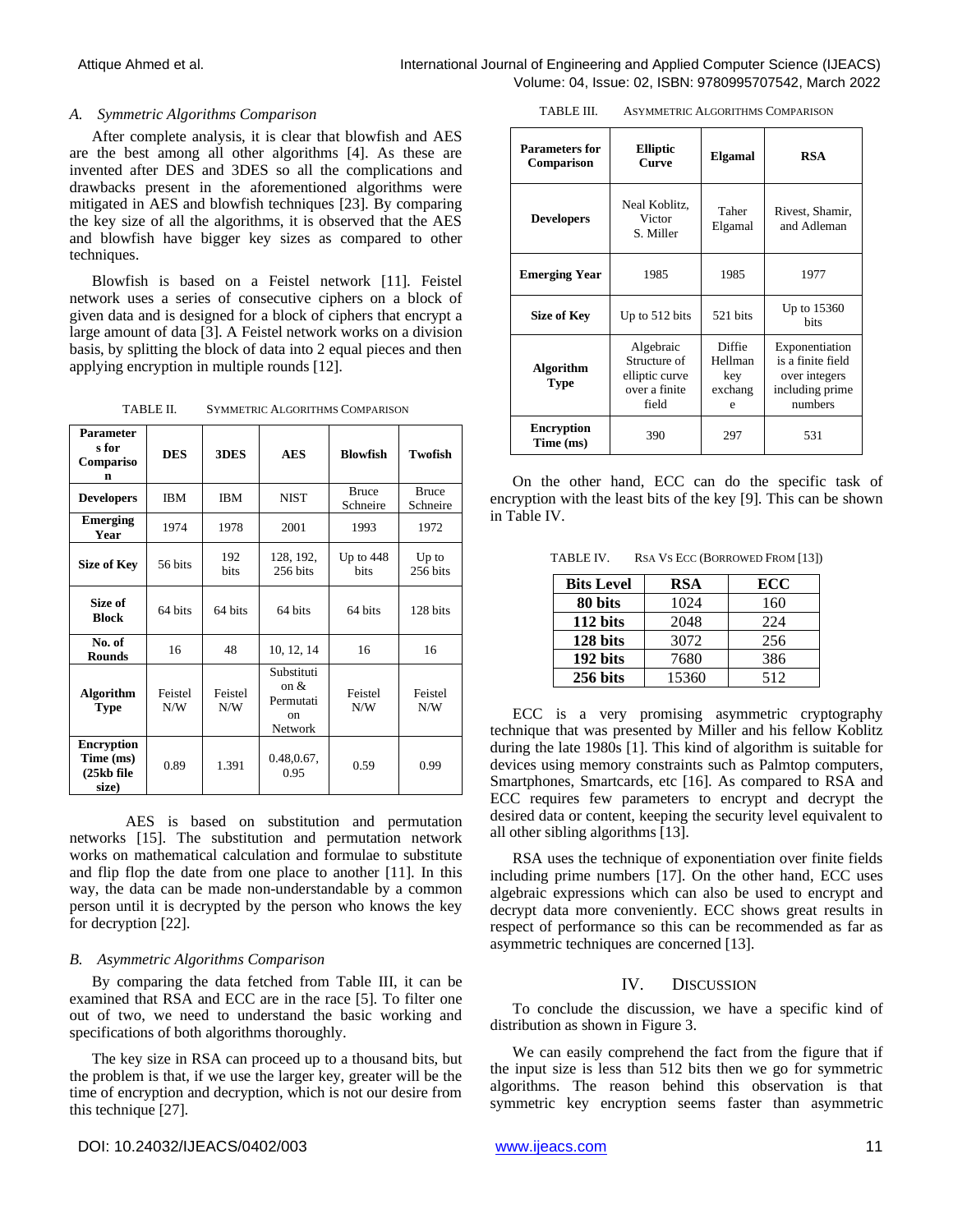encryption concerning processing time. Another reason for using symmetric key encryption is that resource utilization is very low in this technique so it is best suited to content with lesser size.



Figure 3. Suggested Best Encryption Technique

If in such cases where input data is greater than 512 bits then as a drawback of symmetric algorithm it can't handle large size of input data. So, in this case, we use the asymmetric technique.

By Deep looking at asymmetric encryption techniques, we also recommended that the ECC algorithm is the best among all older techniques and has criteria of factorization which has diverse variations to solve complex issues.

In the case of the symmetric approach, we conclude that blowfish is the best available amongst all. The reason behind this fact is that AES is also in the race, but as far as brute force attacks are concerned, AES can't handle these attacks. On the other hand, blowfish have the ability to mitigate and almost resist brute force attacks. So, in the case of security and performance, our study shows that blowfish is the best among all symmetric techniques.

#### V. CONCLUSION AND FUTURE WORK

This analysis and study did not only help us to find the best algorithm among the cluster of techniques being used in the world, but also provides us with the future aspects in which we can also work on the techniques which are free of symmetric and asymmetric approaches. Those techniques may be named hybrid encryption techniques. Hybrid techniques are also present in the market. But the problem is that these are at the initial stage and have various limitations and deficiencies which are yet to be removed.

#### **REFERENCES**

- [1] Mota, Aquino Valentim, et al. "Comparative analysis of different techniques of encryption for secured data transmission." 2017 IEEE International Conference on Power, Control, Signals & Instrumentation Engineering (ICPCSI). IEEE, 2017.
- [2] Sharma, Apoorva, and Gitika Kushwaha. "Comparative Analysis of Different Encryption Techniques in Mobile Ad-Hoc Networks (MANETs)." IITM Journal of Management & IT 10.1 (2019): 55-64.
- [3] Bhanot, Rajdeep, and Rahul Hans. "A review and comparative analysis of various encryption algorithms." International Journal of Security & Its Applications 9.4 (2015): 289-306.
- [4] Jeeva, A. L., Dr V. Palanisamy, and K. Kanagaram. "Comparative analysis of performance efficiency and security measures of some

encryption algorithms." International Journal of Engineering Research & Applications (IJERA) 2.3 (2012): 3033-3037.

- [5] Prajapati, Priteshkumar, et al. "Comparative analysis of DES, AES, RSA encryption algorithms." International Journal of Engineering & Management Research (IJEMR) 4.1 (2014): 132-134.
- [6] Smekal, David, Jan Hajny, and Zdenek Martinasek. "Comparative analysis of different implementations of encryption algorithms on FPGA network cards." IFAC-PapersOnLine 51.6 (2018): 312-317.
- [7] Riman, Chadi, and Pierre E. Abi-Char. "Comparative analysis of block cipher-based encryption algorithms: A survey." Information Security and Computer Fraud 3.1 (2015): 1-7.
- [8] Marwaha, Mohit, et al. "Comparative analysis of cryptographic algorithms." Int. J. Adv. Eng. Tech/IV/III/July-Sept 16 (2013): 18.
- [9] Maqsood, Faiqa, et al. "Cryptography: a comparative analysis for modern techniques." International Journal of Advanced Computer Science & Applications 8.6 (2017): 442-448.
- [10] Hercigonja, Zoran. "Comparative analysis of cryptographic algorithms." International Journal of Digital Technology & Economy 1.2 (2016): 127-134.
- [11] Long, Sihan. "A Comparative Analysis of the Application of Hashing Encryption Algorithms for MD5, SHA-1, and SHA-512." Journal of Physics: Conference Series. Vol. 1314. No. 1. IOP Publishing, 2019.
- [12] Panda, Madhumita. "Performance analysis of encryption algorithms for security." 2016 International Conference on Signal Processing, Communication, Power and Embedded System (SCOPES). IEEE, 2016.
- [13] Farah, Shahzadi, et al. "An experimental study on performance evaluation of asymmetric encryption algorithms." Recent Advances in Information Science, Proceeding of the 3rd European Conf. of Computer Science,(EECS-12). 2012.
- [14] Singh, Gurpreet. "A study of encryption algorithms (RSA, DES, 3DES, and AES) for information security." International Journal of Computer Applications 67.19 (2013).
- [15] Yegireddi, Ramesh, and R. Kiran Kumar. "A survey on conventional encryption algorithms of Cryptography." 2016 International Conference on ICT in Business Industry & Government (ICTBIG). IEEE, 2016.
- [16] Mushtaq, Muhammad Faheem, et al. "A survey on the cryptographic encryption algorithms." International Journal of Advanced Computer Science and Applications 8.11 (2017): 333-344.
- [17] Jaryal, Shikha, and Chetan Marwaha. "Comparative analysis of various image encryption techniques." International Journal of Computational Intelligence Research 13.2 (2017): 273-284.
- [18] Dakate, Deepak Kumar, and Pawan Dubey. "Performance comparison of symmetric data encryption techniques." IDEA 128 (2012): 58.
- [19] Ebrahim, Mansoor, Shujaat Khan, and Umer Bin Khalid. "Symmetric algorithm survey: a comparative analysis." arXiv preprint arXiv: 1405.0398 (2014).
- [20] Jang, Shin Woo. "Comparative analysis of AES, Blowfish, Twofish and Threefish encryption algorithms." Anal. Appl. Math. 10 (2017): 5.
- [21] Liu, Fuwen, and Hartmut Koenig. "A survey of video encryption algorithms." computers & security 29.1 (2010): 3-15.
- [22] Kumar, Anuj, Sapna Sinha, and Rahul Chaudhary. "A comparative analysis of encryption algorithms for better utilization." International Journal of Computer Applications 71.14 (2013).
- [23] Hamouda, Baha Eldin Hamouda Hassan. "Comparative study of different cryptographic algorithms." Journal of Information Security 11.3 (2020): 138-148.